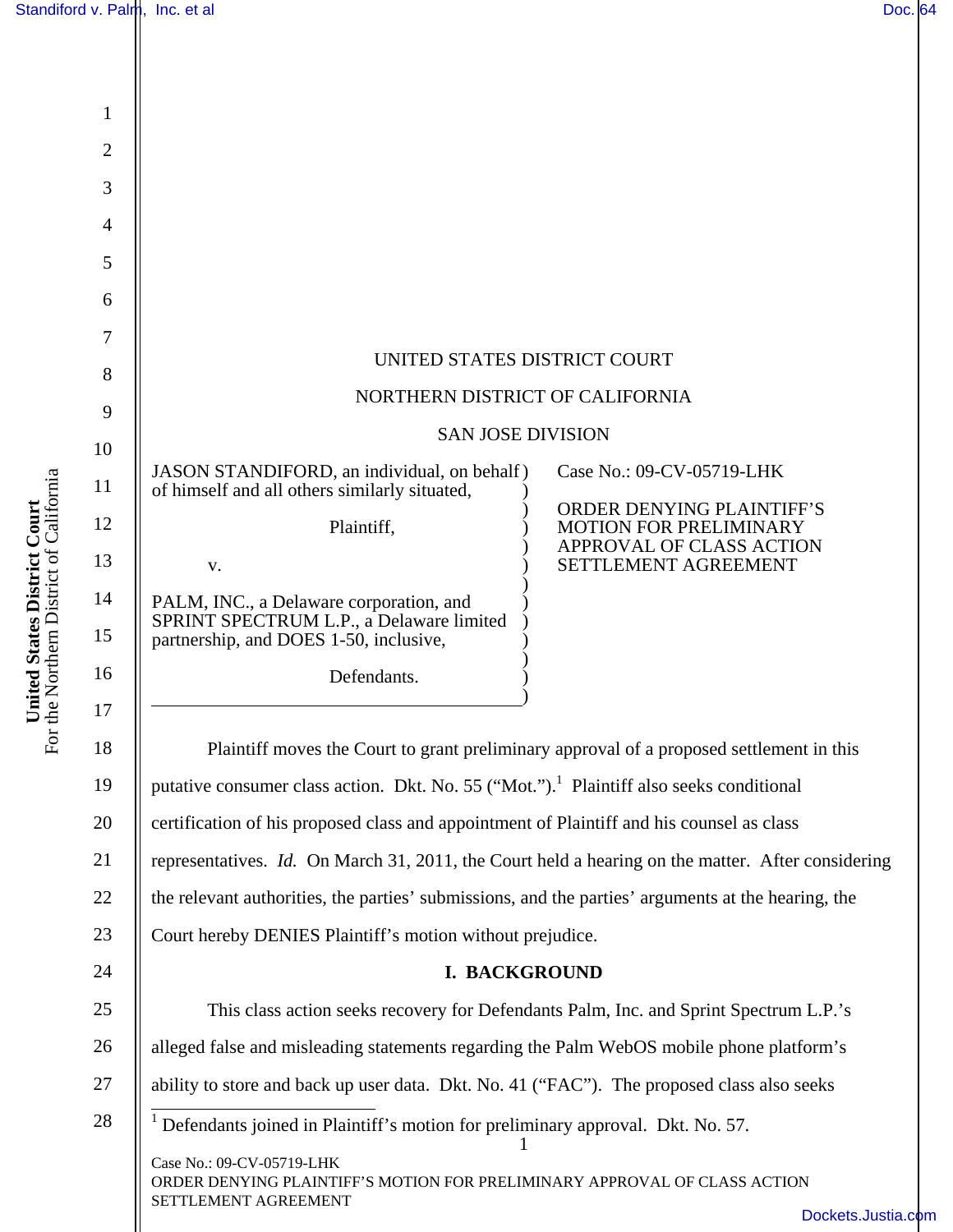recovery for the loss of personal data suffered by users of certain Palm WebOS based wireless phone devices. *Id.*

# **A. Factual Background**

Plaintiff's First Amended Class Action Complaint ("FAC") alleges the following:<sup>2</sup>

### **1. General Allegations**

Palm is a Delaware corporation headquartered in California. *Id.* ¶ 7. It provides mobile computing and communication technologies and sells a broad range of products, including smartphones and handheld computers. *Id.* Sprint Spectrum is a Delaware limited partnership and a leading provider of cellular phone and data service in the United States. *Id.* ¶ 8. In June of 2006, Palm began selling mobile devices designed for use with Palm's WebOS operating system. *Id.* ¶ 2. These WebOS devices differed from other mobile devices for two principal reasons. First, WebOS devices, unlike other mobile devices, rely heavily on synchronization with contacts, calendars and other information that users store online using various internet services. *Id.* ¶ 3. Second, users of WebOS devices back up data stored on their phones on Palm's servers rather than on their own personal computers. *Id.* Palm calls this function "Palm Services." *Id.* ¶ 17. Palm designed WebOS devices to back up virtually all data stored on a device to Palm's servers every 24 hours. *Id.*  $\P$  3. Without purchasing third-party software, users of these devices cannot back up their devices on their own personal computers. *Id.* ¶¶ 4, 29. Thus, all back up information is stored on Palm's own servers through the use of Palm Services. *See id.*

When users of WebOS phones activate their phones for the first time, Palm requires them to create a "Palm Profile." *Id.* ¶ 18. This account is user, not device, specific. *Id.* Palm designed these accounts to allow users to access their device settings and data from any WebOS based device. *Id.* In this way, WebOS device users can restore any data they lose to any WebOS based mobile phone. *Id.* ¶ 3. This is, of course, assuming the data was properly backed up on Palm's servers, which is meant to occur every 24 hours. *Id.* It is when users create their Palm Profile accounts that Palm's back up service begins to operate. *Id.* ¶ 23. Once a back up is completed, all

27 28

Case No.: 09-CV-05719-LHK ORDER DENYING PLAINTIFF'S MOTION FOR PRELIMINARY APPROVAL OF CLASS ACTION SETTLEMENT AGREEMENT

1

2

3

4

5

6

7

8

9

10

11

12

13

14

15

16

17

18

19

20

21

22

23

24

25

<sup>2</sup>  <sup>2</sup> Defendants have denied and continue to deny any wrongdoing. Mot. 3.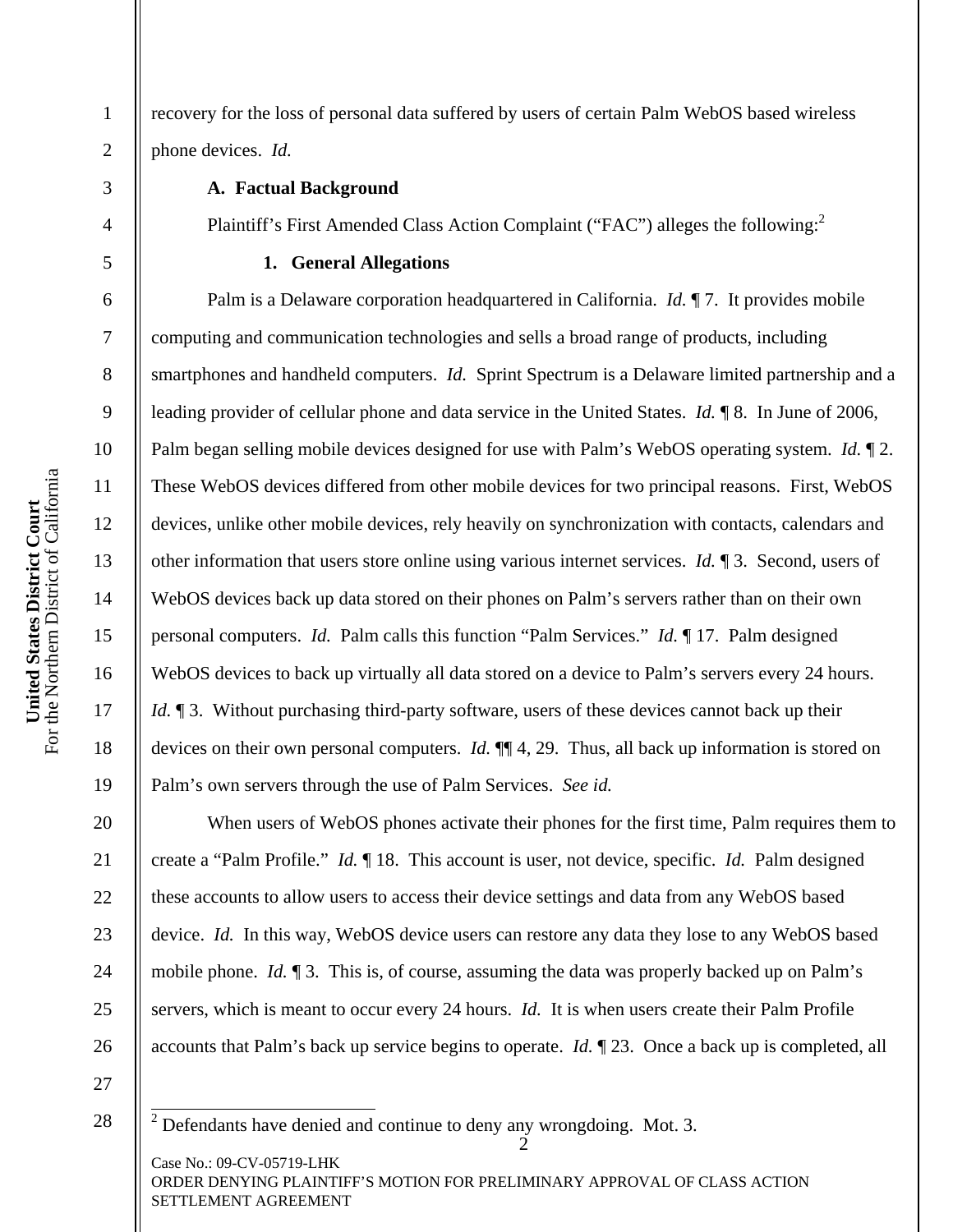2

3

4

5

6

7

8

9

10

11

12

13

14

15

16

17

18

19

20

21

22

23

24

25

26

27

information from previous back-ups is erased. *Id.* ¶ 25. Palm does not keep a secondary back up of a user's data. *Id.* ¶ 26.

During its first week on the market, Palm sold between 50,000 and 100,000 units of the Palm Pre, Palm's first WebOS device. *Id.* **[14-15.** To date, Palm has sold several hundreds of thousands more units of the Palm Pre. *Id.* Initially, Sprint possessed the exclusive right to provide cellular phone service in the United States for the Palm Pre and the WebOS based Palm Pixi, the Palm Pre's sister device. *Id.*  $\P$  16. Users of the Palm Pre can now purchase service through carriers other than Sprint. *Id.*

### **2. Facts Related to Plaintiff**

Jason Standiford, the named Plaintiff, purchased and used a Palm Pre device. *Id.* ¶ 31. In November of 2009, Standiford went to his local Sprint store to complete a warranty exchange for his Palm Pre. *Id.* ¶ 32. At the store, Standiford exchanged his malfunctioning Palm Pre for a new or refurbished Palm Pre. *Id.* ¶ 33. When Standiford logged onto his Palm Profile to load his data onto his new phone, Standiford discovered that his Palm Profile only contained four out of the hundreds of contacts that he had stored on his previous Palm Pre. *Id.* ¶¶ 34-35. Standiford returned to the Sprint store in the hopes of retrieving his data from his old phone. *Id.* ¶ 36. A Sprint representative attempted to transfer the data from Standiford's old phone to his new phone but deleted all of the data stored on his old device in the process. *Id.* ¶ 38.

In purchasing his Palm Pre, Standiford specifically relied on Palm and Sprint's representations that the Palm system would back up his data and that he could restore his data to any WebOS based mobile device. *Id.* ¶ 40.

## **3. Class Allegations**

In the FAC, Plaintiff proposes one class and one subclass. First, Plaintiff defines the "WebOS Class," which consists of all persons and entities in the United States who (1) created Palm Profiles for use with Palm Services and their Palm WebOS based mobile phones and (2) stored data on Palm's servers via Palm Services. *Id.* ¶ 41. Second, Plaintiff defines the "WebOS Data Loss Subclass," which consists of all persons and entities in the United States who (1) created

3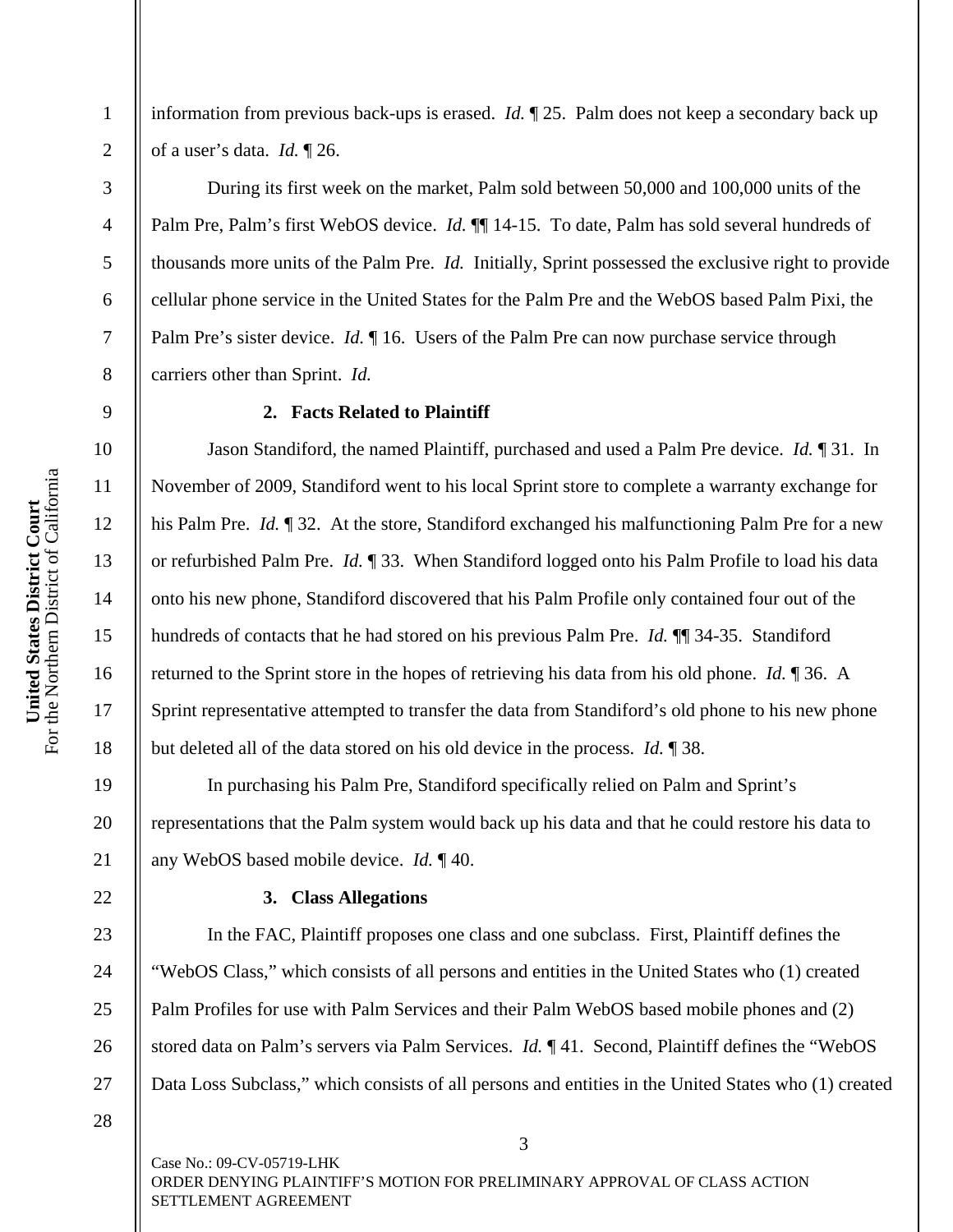Palm Profiles for use with Palm Services and their Palm WebOS based mobile phones, (2) stored data on Palm's servers via Palm Services, and (3) suffered permanent data loss. *Id.*<sup>3</sup>

Plaintiff alleges that this class and subclass consist of thousands of individuals and entities, that Plaintiff's claims are typical of the claims of all other members of the classes, that Plaintiff will fairly and adequately represent and protect the interests of the other members of the classes, and that there are many questions of law and fact common to Plaintiff's claims and the claims of the other members of the classes. *Id.* ¶¶ 43-45, 49-53. Plaintiff also claims that absent a class action, most members of the classes would not litigate their claims because the potential remedies would not justify the cost of litigation. *Id.* ¶ 46.

## **4. Causes of Action**

Based on his allegations, Plaintiff brings six causes of action: (1) Violation of the Stored Communications Act, 18 U.S.C. § 2702; (2) Breach of contract; (3) Negligence; (4) Violation of California Consumer Legal Remedies Act; (5) Violation of California Business and Professions Code § 17200; and (6) Violation of California Business and Professions Code § 17500. In his prayer for relief, Plaintiff seeks an award of injunctive and equitable relief, damages, and reasonable litigation expenses and attorneys' fees.

# **B. Procedural History**

Plaintiff filed his original putative class action complaint on December 4, 2009. Dkt. No. 1. This complaint named Palm and Sprint Nextel, Corp. as defendants and asserted all but one of the claims contained in the FAC.<sup>4</sup> Pursuant to stipulation and Court Order, the parties dismissed Sprint Nextel and substituted Sprint Spectrum into the case. Dkt. No. 21. Palm and Sprint Spectrum answered Plaintiff's original complaint on February 12, 2010. Dkt. No. 19.

On June 2, 2010, the parties met in person for a mediation with the Honorable Ronald Sabraw (Retired) of JAMS. Mot. 2. Under his direction, the parties engaged in settlement

25 26

Case No.: 09-CV-05719-LHK

ORDER DENYING PLAINTIFF'S MOTION FOR PRELIMINARY APPROVAL OF CLASS ACTION SETTLEMENT AGREEMENT

1

2

3

4

5

6

7

8

9

10

11

12

13

14

15

16

17

18

19

20

21

22

23

<sup>4</sup>  27 28  $\overline{\phantom{a}}$ 3 Excluded from the class definitions are Defendants, their legal representatives, assigns, and successors, and any entity in which Defendants have a controlling interest. Also excluded are any judges to whom this case is assigned and those judges' immediate families. FAC ¶ 41. 4 The original complaint did not have a Stored Communications Act claim.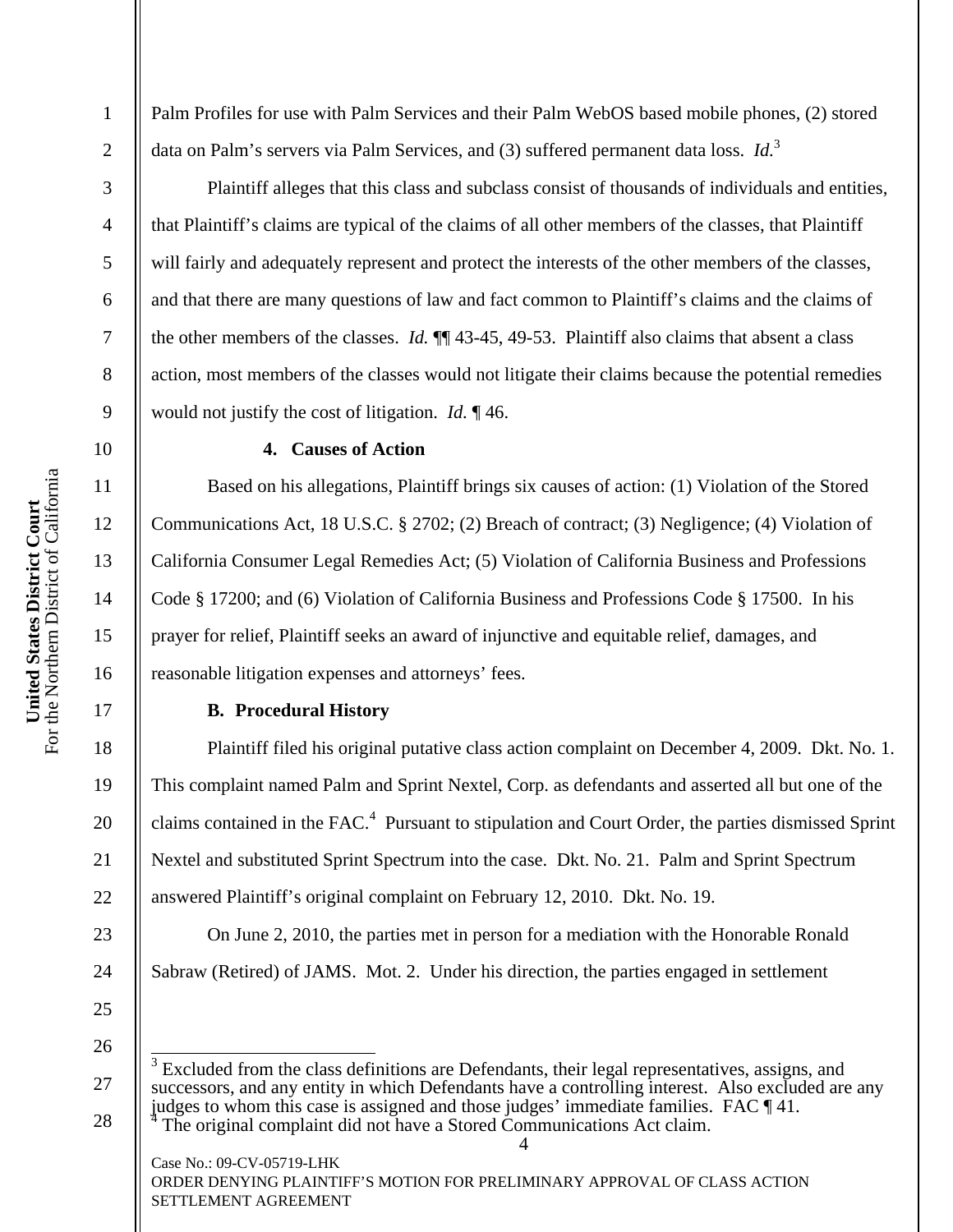2

3

4

5

6

7

8

9

10

11

12

13

14

15

16

17

18

19

20

21

22

23

24

25

negotiations but were unable to reach an agreement. *Id.* After the mediation session, the parties continued to negotiate with the assistance of Judge Sabraw but did not reach agreement.

This case was reassigned to the undersigned Judge on August 2, 2010. Pursuant to stipulation, Dkt. No. 40, Plaintiff filed his FAC on September 24, 2010, Dkt. No. 41. On October 26, 2010, the parties again met with Judge Sabraw for a second mediation. Mot. 2. After two full days of mediation, the parties signed a detailed memorandum of understanding. *Id.* On January 13 and 14, 2011, the parties signed the Settlement Agreement now before the Court. Mot., Ex. 1 ("Agreement").

At the hearing on the instant motion, Plaintiff's counsel represented that no formal discovery has taken place in this case. Neither side has taken any depositions. Neither side has served interrogatories, requests for production of documents, or requests for admission. However, Plaintiff's counsel represented that some informal discovery had taken place.

# **C. Proposed Settlement**

The Settlement Agreement provides for both monetary and non-monetary relief. Unlike the FAC, which included two classes, the Settlement Agreement contemplates only a single class (the "Settlement Class") defined as: All Persons and entities in the United States who (1) created Palm Profiles for use with Palm Services and their Palm WebOS based mobile phones, and (2) stored data on Palm's servers via their Palm WebOS based mobile phones.<sup>5</sup> The Settlement Agreement provides non-monetary benefits to all Settlement Class Members. The Settlement Agreement provides monetary benefits only to eligible Settlement Class Members.

### **1. Non-Monetary Relief**

The Settlement Agreement contemplates two forms of non-monetary relief. First,

Defendants agree that, not later than ten (10) days after the case is dismissed with prejudice, Palm will provide and file with the Court a declaration under penalty of perjury describing the nature of the data access issue or issues giving rise to the allegations in Plaintiff's Complaint, outlining steps

26

27

28

Case No.: 09-CV-05719-LHK ORDER DENYING PLAINTIFF'S MOTION FOR PRELIMINARY APPROVAL OF CLASS ACTION SETTLEMENT AGREEMENT

<sup>5</sup>  <sup>5</sup> Excluded from the Class are Defendants, their legal representatives, assigns, and successors, and any entity in which Defendants have a controlling interest. Also excluded are any judges to whom this case is or has been assigned and those judges' immediate families.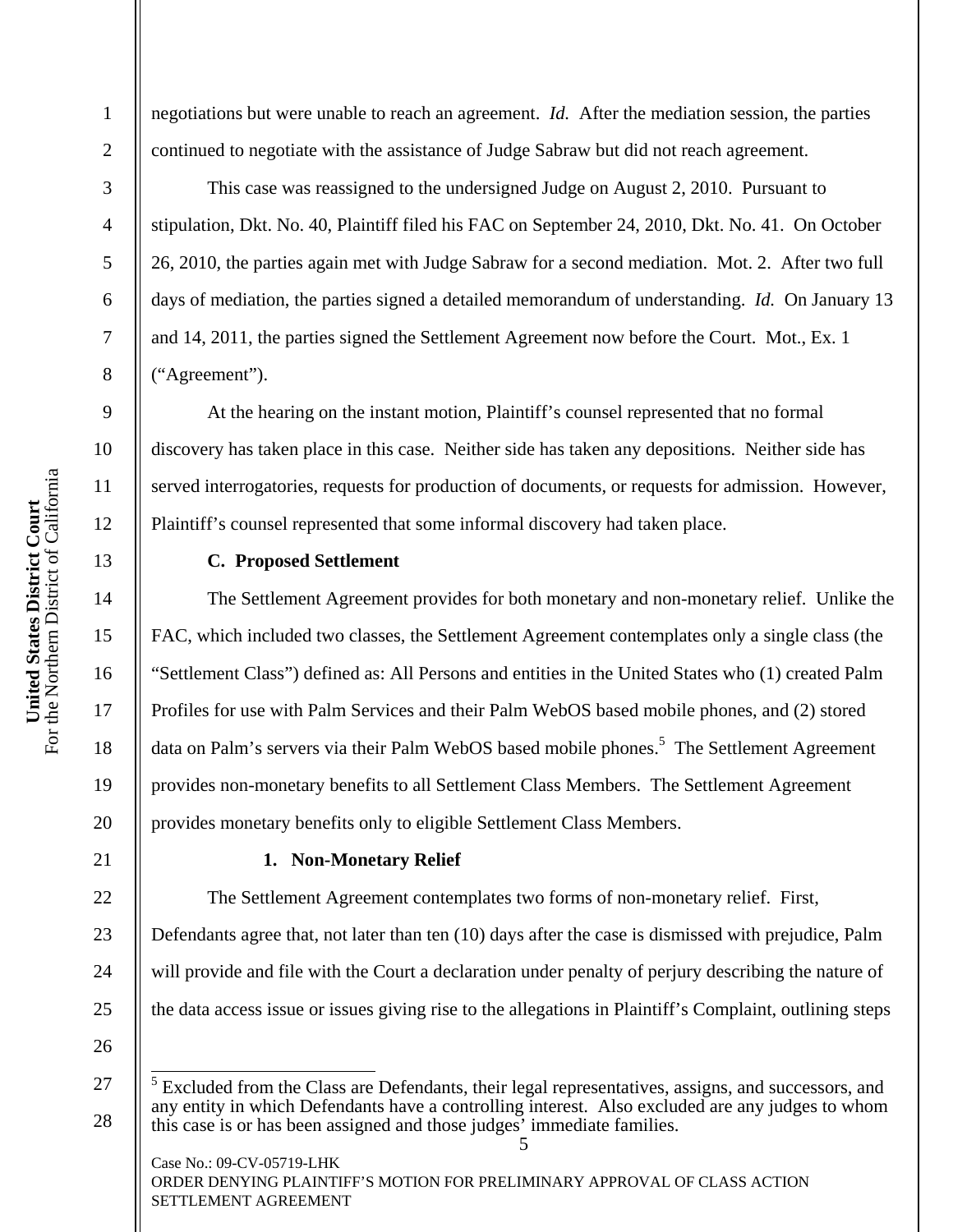1

2

3

4

5

6

7

8

9

10

11

12

13

14

15

16

17

18

19

20

21

22

taken to address those issues, and stating that to the best of Defendants' knowledge, the issues have been resolved. Agreement 13.

Second, Defendants agree to provide a dedicated email address for Settlement Class Members to use to contact Defendant Palm with any WebOS technical issues relating to this Settlement or this case, for twelve (12) months after the dismissal of this case. The Settlement Administrator<sup>6</sup> shall list the email address on the home page of the settlement website not later than ten (10) days after the case is dismissed. *Id.*

## **2. Monetary Relief**

Defendants have agreed to provide a \$640,000 Settlement Fund to pay all settlement administration expenses, taxes on earnings of the Settlement Fund, claims made by eligible Settlement Class Members, the incentive award to Plaintiff, and the attorneys' fees. *Id.* at 9. The Settlement Fund represents the limit and total extent of Defendants' monetary obligation. *Id.* Any monies remaining in the Settlement Fund after all other expenses will be paid to one or more *cy pres* recipients to be agreed upon jointly by the parties. *Id.* at 13.

The Settlement Agreement provides payment from the Settlement Fund to two categories of Settlement Class Members. First, each Settlement Class Member who experienced Permanent Data Inaccessibility<sup>7</sup> and who has his or her claim approved by the Settlement Administrator will receive either: (1) an HP Official (online) Store redemption code worth \$30, which may be redeemed in a single transaction and is fully transferrable or (2) a Sprint bill credit in the amount of \$30. *Id.* at 11.<sup>8</sup> Second, each Settlement Class Member who experienced Temporary Data Inaccessibility<sup>9</sup> and who has his or her claim approved by the Settlement Administrator shall

 $\overline{a}$  $\frac{6}{7}$  Garden City Group is the Settlement Administrator.

Case No.: 09-CV-05719-LHK

<sup>23</sup>  24 Permanent Data Inaccessibility is defined as: User-created information stored on Palm's servers, in connection with the use of Palm Services and a Palm WebOS-based mobile device that at some point became inaccessible to the user and did not become accessible again. For example, one address book entry. Agreement 7.<br><sup>8</sup> The Settlement Agreement ectual

<sup>25</sup>  26 27 The Settlement Agreement actually contemplates a third option: a Palm online store redemption code worth \$30. Because Hewlett-Packard acquired Palm during the pendency of this litigation, the HP online store now carries Palm products. This makes it unnecessary to offer a Palm online store redemption code as an option. Dkt. No. 63. This also applies to the Settlement Class Members who experienced Temporary Data Inaccessibility.<br><sup>9</sup> Temporary Data Inaccessibility is defined as: User created

<sup>6</sup>  28 Temporary Data Inaccessibility is defined as: User-created information stored on Palm's servers, in connection with the use of Palm Services and a Palm WebOS-based mobile device that at some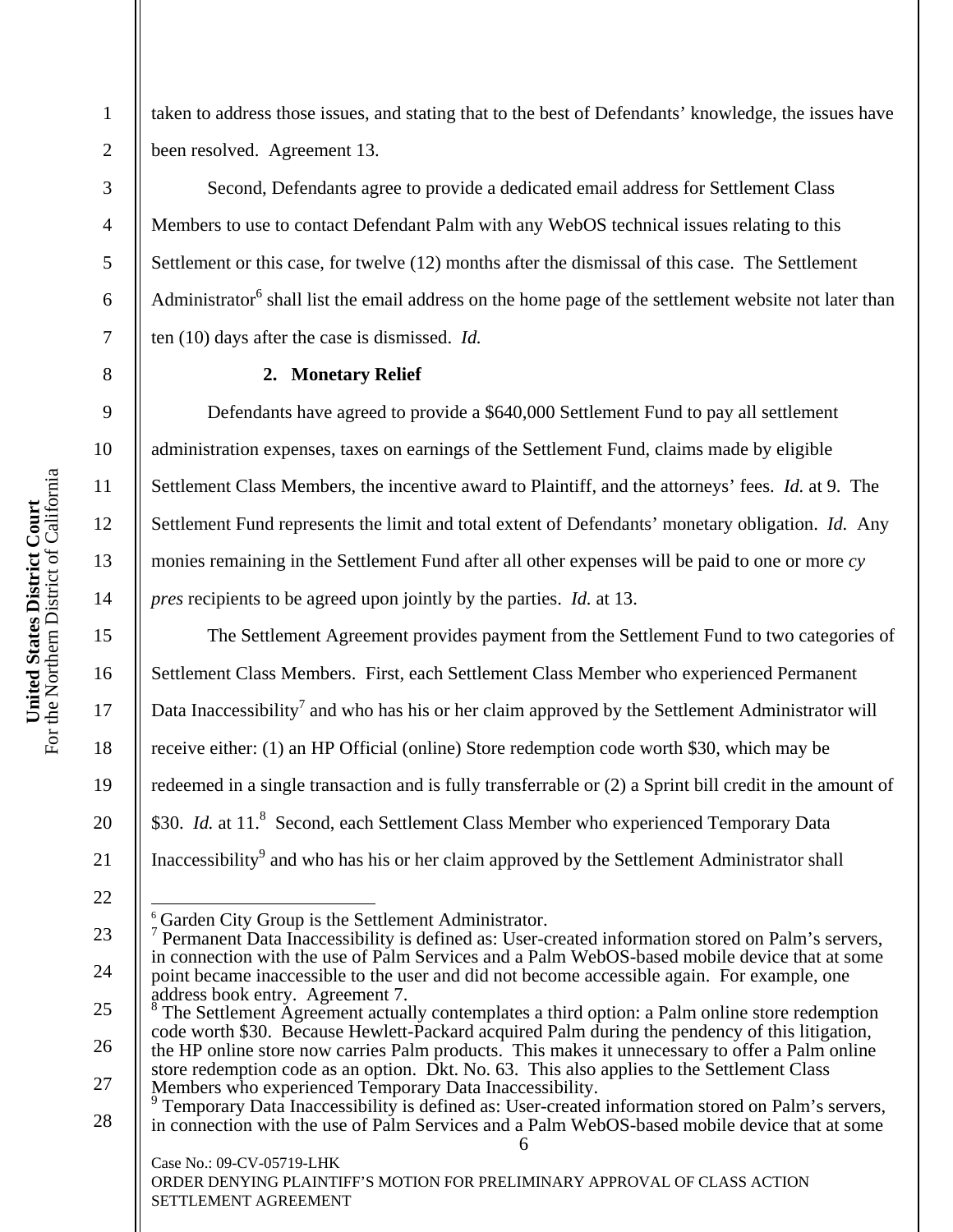1

2

3

4

5

6

7

8

9

10

11

12

13

14

15

16

17

18

19

20

21

22

23

24

25

26

27

 $\overline{a}$ 

28

receive either: (1) an HP Official (online) Store redemption code worth \$20, which may be redeemed in a single transaction and is fully transferrable or (2) a Sprint bill credit in the amount of \$20. *Id.*

This relief is subject to a number of limitations. *Id.* at 12-13. One of these limitations is that redemption codes must be used within 180 days of issuance. Furthermore, no more than one redemption code may be used in a single transaction, and no change will be given when a redemption code is used.

## **3. Release of Claims**

The Settlement Agreement contemplates that the obligations incurred pursuant to the Settlement Agreement shall be a full and final disposition of this case and any and all Released Claims. *Id.* at 14. Specifically, Section 1.27 of the Agreement defines "Released Claims" to mean any and all claims, liens, demands, actions, causes of action, obligations, damages or liabilities of any nature whatsoever (including "Unknown Claims" as defined in section 1.37), whether legal or equitable or otherwise, that were, or could have been, asserted in this case based upon the facts alleged in this case, based upon any violation of any state or federal statutory or common law or regulation, and any claim arising directly or indirectly out of, or in any way relating to, the claims that were, or could have been, asserted in the Action arising out of or relating to (a) Palm's and/or Sprint's public statements concerning Palm's back-up and restore capabilities with respect to WebOS devices, as well as any Temporary or Permanent Data Inaccessibility, or (b) the facts alleged in this case. Once the case is dismissed, Plaintiff, and the Settlement Class Members, shall be deemed to have fully, finally, and forever released, relinquished and discharged the Defendants from all "Released Claims."

# **4. Attorneys' Fees and Incentive Award**

Subject to the Court's approval, Defendants have agreed not to oppose directly or indirectly, an attorneys' fee award of up to \$213,000. *Id.* at 20. The Court may award less than \$213,000 in attorneys' fees and expenses to the Settlement Class' counsel without any further

7 point became inaccessible to the user, but at a later point became accessible. For example, one address book entry. Agreement 9.

Case No.: 09-CV-05719-LHK ORDER DENYING PLAINTIFF'S MOTION FOR PRELIMINARY APPROVAL OF CLASS ACTION SETTLEMENT AGREEMENT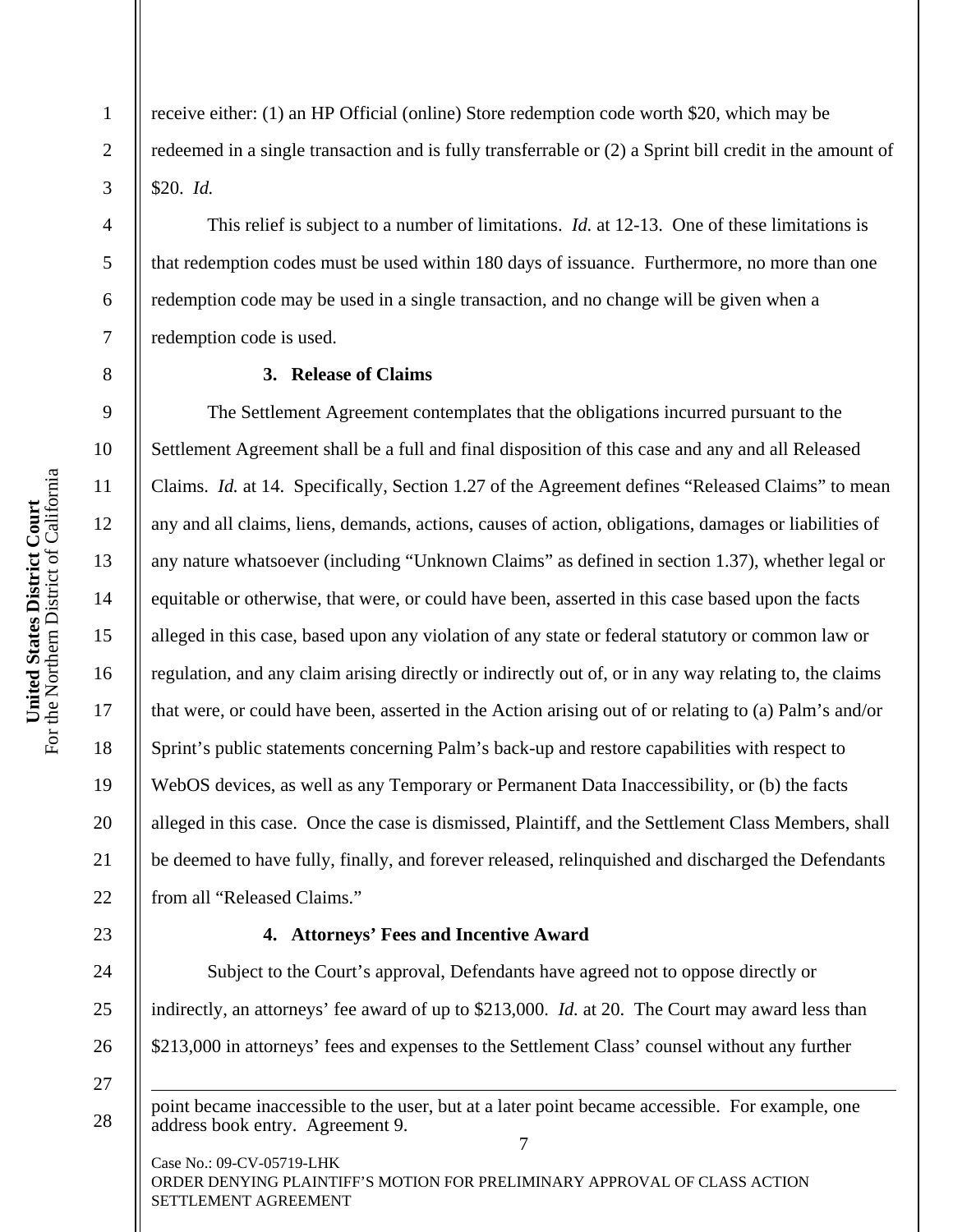action or agreement by the parties and without any impact on the remainder of the Settlement Agreement. *Id.*

Under the Settlement Agreement, Jason Standiford, as the Settlement Class representative, is to be awarded an incentive award of \$1,500. *Id.* at 21.

# **5. Notice to Class Members**

The Settlement Agreement provides for three methods of notice. *Id.* at 14-17.

Notice by Electronic Mail: Within ten (10) days after the Court preliminarily approves the settlement, Palm will provide to the Settlement Administrator the email addresses that it has for potential Settlement Class Members. The Settlement Administrator will then send notice<sup>10</sup> of the Settlement Agreement to each email address. Costs of obtaining email addresses will be deducted from the Settlement Fund.

Notice by Publication: Not later than thirty (30) days after the Court preliminarily approves the settlement, the Settlement Administrator will have a  $1/8$  page notice<sup>11</sup> of the settlement published in USA Today and PC World.

Internet Publication Notice: Within twenty (20) days following the Court's preliminary approval of the settlement, Defendants shall provide notice<sup>12</sup> of the settlement on a website. The Settlement Administrator will run the website. The website will also allow qualifying visitors to file their claim for monetary relief under the Settlement Agreement.

Under the Settlement Agreement, the costs required to issue these notices will be paid from the Settlement Fund.

8

Case No.: 09-CV-05719-LHK

 $\overline{\phantom{a}}$ 10 Plaintiff provided the Court with the proposed form of Notice by Electronic Mail in connection with its motion for preliminary approval. Mot., Ex. B1. At the hearing, the Court expressed concern with the confusing nature of the Notice. As a result, Plaintiff filed a revised version. Dkt. No.  $63-2$ .

Plaintiff provided the Court with the proposed form of Notice by Publication in connection with its motion for preliminary approval. Mot., Ex. B2. Plaintiff filed a revised version of his Notice by Publication after the March 31, 2011 hearing. Dkt. No. 63-3.

Plaintiff provided the Court with the proposed form of Internet Publication Notice in connection with its motion for preliminary approval. Mot., Ex. B3. Plaintiff filed a revised version of his Internet Publication Notice after the March 31, 2011 hearing. Dkt. No. 63-4.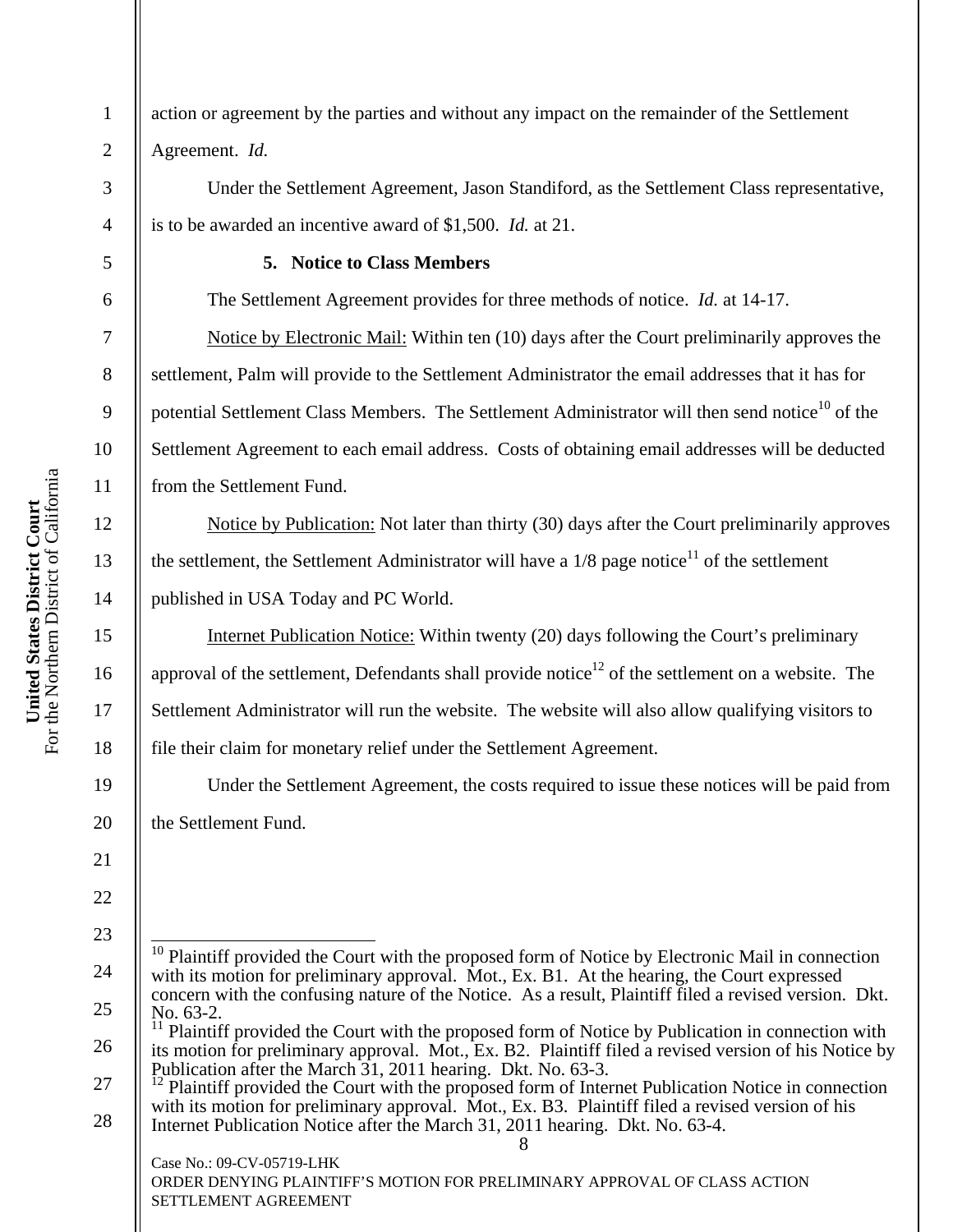# United States District Court<br>For the Northern District of California For the Northern District of California **United States District Court**

1

2

3

4

5

6

7

8

9

10

11

12

13

14

15

16

17

18

19

20

21

22

27

28

# **6. Opting Out**

According to the revised notices, Settlement Class Members may object to the terms of the settlement by writing to the Court. Dkt. No. 63-2. Under the Settlement Agreement, any member of the Settlement Class may opt out of the Settlement Class within sixty (60) days after notice of the settlement is first disseminated. Agreement 16. Unless a Class Member objects to the settlement, no Class Member will be permitted to object to the Settlement Agreement at the final approval hearing or seek any review of the Settlement Agreement. If more than 300 of the prospective Settlement Class Members opt out, Defendants may elect to terminate the Settlement Agreement. *Id.* at 17.

## **II. LEGAL STANDARDS**

"The claims . . . of a certified class may be settled . . . only with the court's approval." FED. R. CIV. P. 23(e). "Procedurally, the approval of a class action settlement takes place in two stages." *Murillo v. Pac. Gas & Elec. Co.*, 266 F.R.D. 468, 473 (E.D. Cal. 2010). "In the first stage of the approval process, the court preliminarily approves the Settlement pending a fairness hearing, temporarily certifies the Class, and authorizes notice to be given to the Class." *Id.* (citations, quotations, and alterations omitted); *see Nat'l Rural Telecomms. Coop. v. DIRECTV, Inc.*, 221 F.R.D. 523 (C.D. Cal. 2004) ("Approval under 23(e) involves a two-step process in which the Court first determines whether a proposed class action settlement deserves preliminary approval and then, after notice is given to class members, whether final approval is warranted.") (citation omitted).

9 Case No.: 09-CV-05719-LHK 23 24 25 26 "[P]reliminary approval of a settlement has both a procedural and a substantive component." *In re Tableware Antitrust Litig.*, 484 F. Supp. 2d 1078, 1080 (N.D. Cal. 2007). As for the procedural component, the court should analyze whether "the procedure for reaching [the] settlement was fair and reasonable" and whether "the settlement was the product of arms-length negotiations." *Id.* (finding the procedure fair and reasonable because "experienced counsel on both sides, each with a comprehensive understanding of the strengths and weaknesses of each party's respective claims and defenses, negotiated [the] settlement over an extended period of time"). As for the substantive component, the court analyzes the fairness and adequacy of the settlement. *Id.*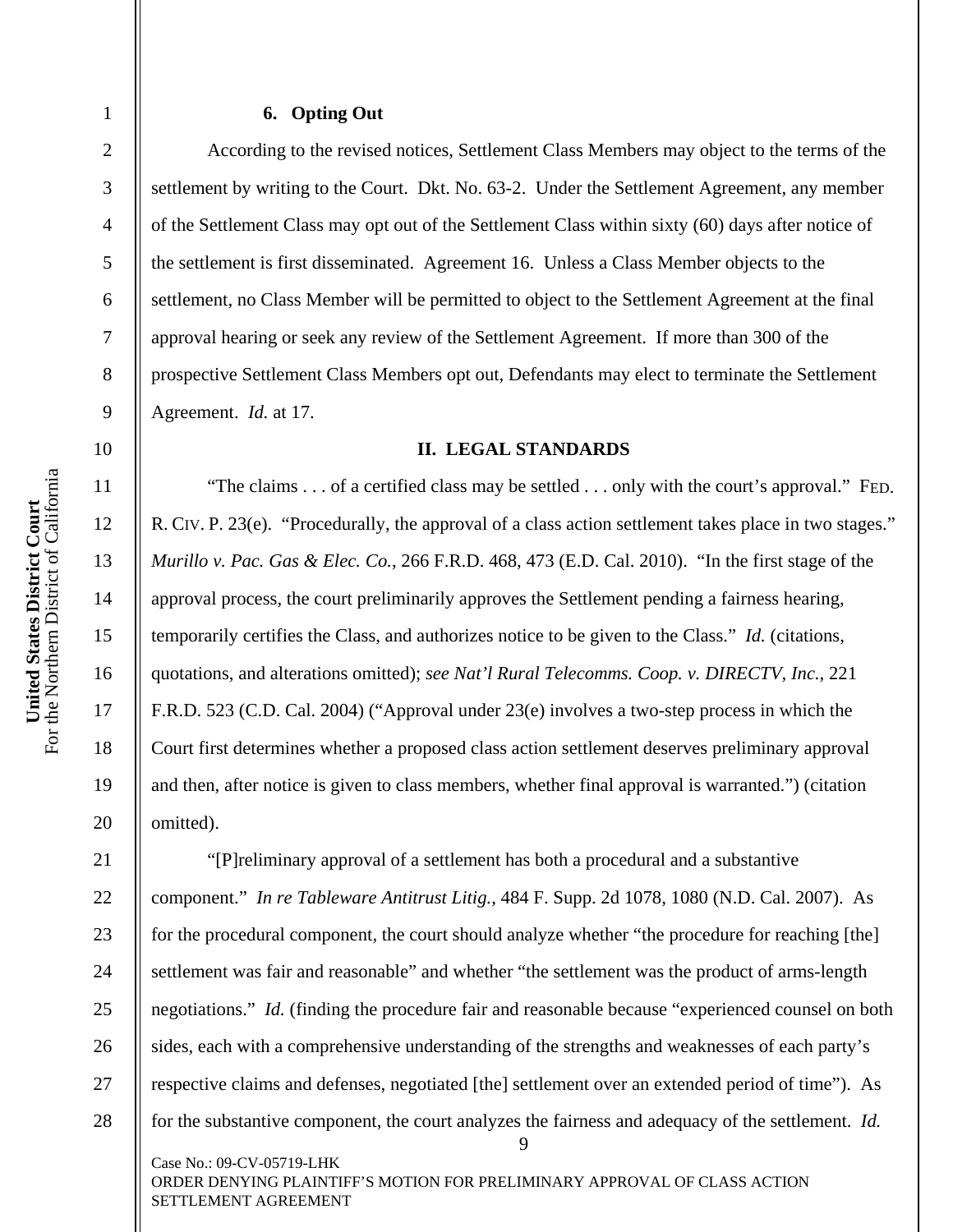2

3

4

5

6

7

8

9

10

11

12

13

14

15

16

17

18

19

20

21

"To evaluate adequacy, courts primarily consider plaintiffs' expected recovery balanced against the value of the settlement offer." *Id.* (citation omitted). In doing so, the court may also consider the "risk and the anticipated expense and complexity of further litigation." *Id.*

## **III. ANALYSIS**

 At the March 31, 2011 hearing on Plaintiff's motion, the Court expressed concern with the class definition proposed by the parties, the relief afforded class members who did not experience data inaccessibility, and the proposed settlement notices. Although the parties promptly filed a helpful supplemental brief and a set of improved settlement notice forms, the Court finds that the Settlement Agreement does not warrant preliminary approval and that the proposed class, as defined in Plaintiff's motion, should not be conditionally certified. Because the deficiencies in the Settlement Agreement can be remedied, the Court's denial is without prejudice. For the benefit of the parties, the Court will outline and discuss its concerns with the proposed class and Settlement Agreement.

# **A. Proposed Class**

 As stated above, the Settlement Class is defined as: All Persons and entities in the United States who (1) created Palm Profiles for use with Palm Services and their Palm WebOS based mobile phones, and (2) stored data on Palm's servers via their Palm WebOS based mobile phones. Plaintiff argues that the Settlement Class meets the requirements of Federal Rule of Civil Procedure 23 and should be conditionally certified. Mot. 6-9.

# **1. Rule 23**

10 Case No.: 09-CV-05719-LHK ORDER DENYING PLAINTIFF'S MOTION FOR PRELIMINARY APPROVAL OF CLASS ACTION 22 23 24 25 26 27 28 "A class action will be certified only if it meets the four prerequisites identified in Federal Rule of Civil Procedure 23(a) and additionally fits within one of the three subdivisions of Rule 23(b)." *Murillo*, 266 F.R.D. at 473-74. Rule 23(a) presents four requirements: (1) the class must be "so numerous that joinder of all members is impracticable;" (2) "there are questions of law or fact common to the class;" (3) "the claims or defenses of the representative parties are typical of the claims or defenses of the class;" and (4) "the representative parties will fairly and adequately protect the interests of the class." FED. R. CIV. P. 23(a)(1)-(4). Under Rule 23(b)(3), a class action can be maintained under Rule 23(a) if "the court finds that the questions of law or fact common to

SETTLEMENT AGREEMENT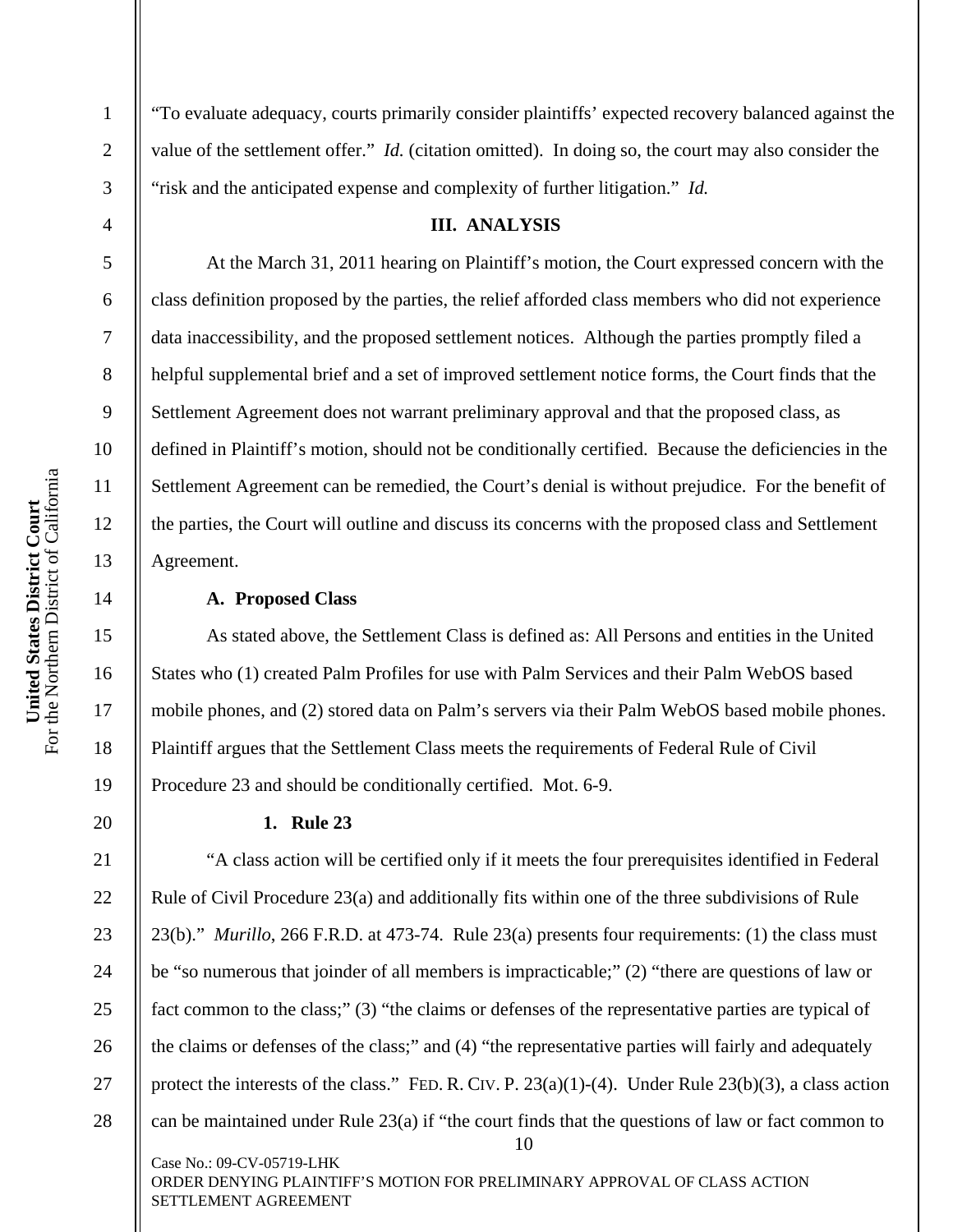4

5

6

7

8

9

10

11

12

13

14

15

16

17

18

19

20

21

1 2 3 class members predominate over any questions affecting only individual members, and that a class action is superior to other available methods for fairly and efficiently adjudicating the controversy." FED. R. CIV. P.  $23(b)(3)$ .

 The Court finds that the Settlement Class does satisfy the numerosity requirement of Rule 23(a). The Settlement Class, however, is deficient with respect to commonality, typicality, and adequacy.

# **2. Numerosity**

 In order to show that the class is so numerous that joinder of all members is impracticable, "plaintiffs need not state the 'exact' number of potential class members, nor is there a specific number that is required." *Celano v. Marriott Int'l, Inc.*, 242 F.R.D. 544, 548 (N.D. Cal. 2007) (citing *In re Rubber Chems. Antitrust Litig.*, 232 F.R.D. 346, 350-51 (N.D. Cal. 2005)). "The numerosity requirement ensures that the class action device is used only where it would be inequitable and impracticable to require every member of the class to be joined individually." *Id.* (citation omitted). "[C]ourts generally find that the numerosity factor is satisfied if the class comprises 40 or more members . . . ." *Id.* (citation omitted).

 Here, Plaintiff and Defendants estimate that the Settlement Class of all persons and entities who created Palm Profiles and stored data on Palm's servers via Palm Services exceeds 2 million persons. Mot. 7. Of that number, those who allegedly lost data temporarily or permanently number between 5,000 and 10,000 persons, which is 0.5% of the total Settlement Class size. Either size is sufficient to satisfy Rule 23(a)(1).

# **3. Commonality**

11 22 23 24 25 26 27 28 "Commonality exists where class members' 'situations share a common issue of law or fact, and are sufficiently parallel to insure a vigorous and full presentation of all claims for relief.'" *Wolin v. Jaguar Land Rover N. Am., LLC*, 617 F.3d 1168, 1172 (9th Cir. 2010) (quoting *Cal. Rural Legal Assistance, Inc. v. Legal Servs. Corp.*, 917 F.2d 1171, 1175 (9th Cir. 1990)). "The existence of shared legal issues with divergent factual predicates is sufficient, as is a common core of salient facts coupled with disparate legal remedies within the class." *Id.* (quoting *Hanlon v. Chrysler Corp.*, 150 F.3d 1011, 1019 (9th Cir. 1998)) (quotation marks omitted).

Case No.: 09-CV-05719-LHK ORDER DENYING PLAINTIFF'S MOTION FOR PRELIMINARY APPROVAL OF CLASS ACTION SETTLEMENT AGREEMENT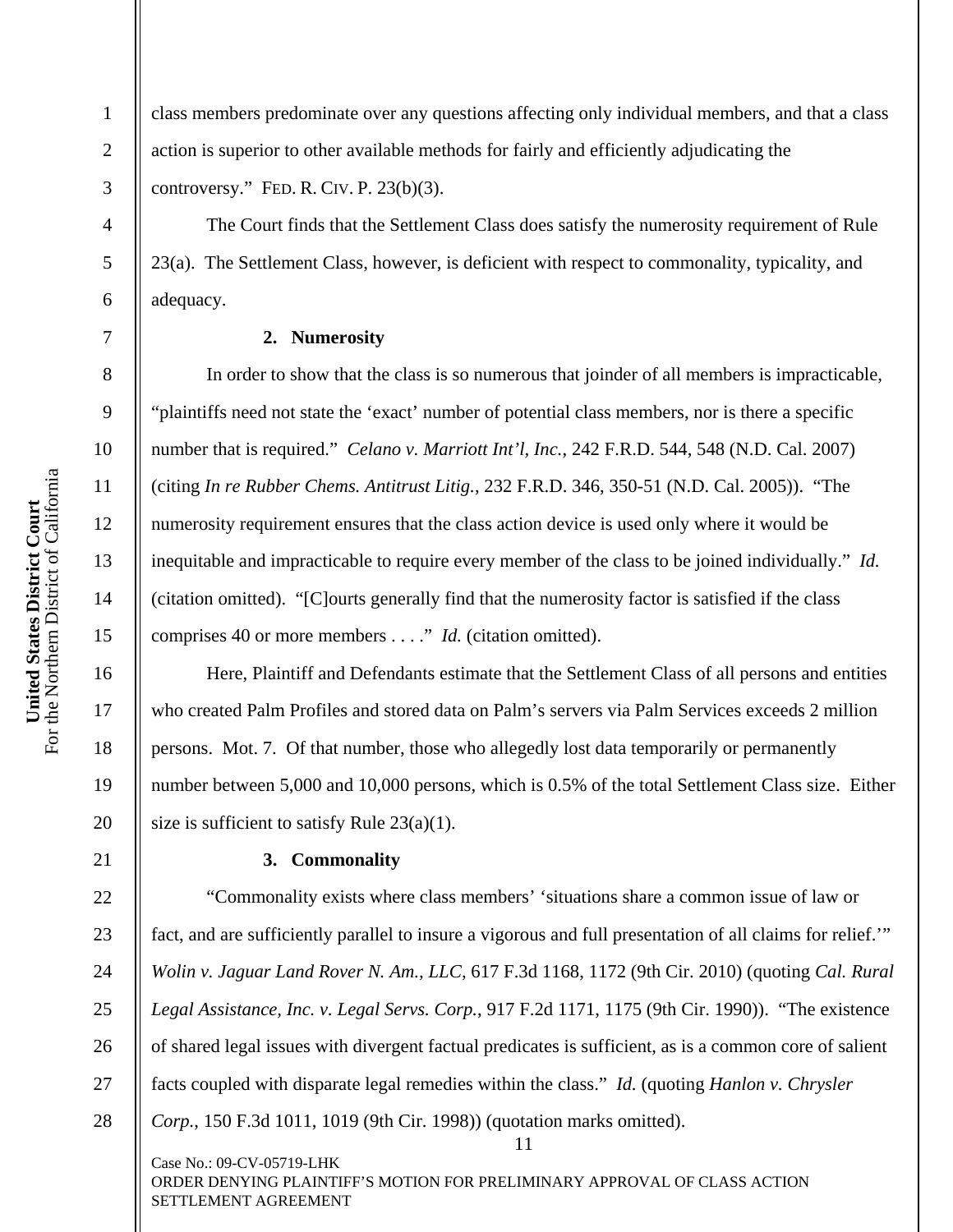2

3

4

5

6

7

8

9

10

11

12

13

14

15

16

17

18

19

20

21

22

 Here, the total Settlement Class consists of two groups: those class members who lost access to data stored on their WebOS devices, and those class members who did not lose access to data stored on their WebOS devices. The Settlement Class would lump these two divergent groups together, although Plaintiff's FAC itself distinguishes the groups into separate subclasses. *See*  FAC  $\P$  41. Both these groups together—i.e., all persons who ever purchased and used Palm's WebOS devices—presently number over 2 million persons. Of the over 2 million persons in the Settlement Class, those who lost data number between 5,000 and 10,000 persons. This means that they constitute a miniscule 0.5% of the total Settlement Class. Based on the representations of the parties (without any formal discovery), members of this small group of the Settlement Class can seek damages pursuant to federal law. In contrast, those customers who did not lose access to their data may only seek injunctive relief and restitution pursuant to California state law. Thus, those who lost data have a different cause of action and a different form of relief than members of the broader Settlement Class. According to the parties' own representations, different members of the Settlement Class do not share legal or factual issues and do not share legal remedies. Thus, the Court cannot find that the Settlement Class satisfies the commonality requirement of Rule 23.

# **4. Typicality**

 "The purpose of the typicality requirement is to assure that the interest of the named representative aligns with the interests of the class." *Wolin*, 617 F.3d at 1175 (quoting *Hanon v. Dataproducts Corp.*, 976 F.2d 497, 508 (9th Cir. 1992)) (quotation marks omitted). "The test of typicality is whether other members have the same or similar injury, whether the action is based on conduct which is not unique to the named plaintiffs, and whether other class members have been injured by the same course of conduct." *Id.* (quotation and quotation marks omitted).

12 Case No.: 09-CV-05719-LHK 23 24 25 26 27 28 Standiford, the named Plaintiff and presumptive class representative, alleges in the FAC that he permanently lost access to a significant amount of data. Standiford's membership in the 0.5% subclass of people who actually lost data means that his injury differs from the injury of the other 99.5% of the over 2 million Settlement Class Members. Moreover, Standiford, unlike most members of the Settlement Class, can seek damages. Plaintiff's supplemental brief suggests that, in contrast, the majority of the Settlement Class can only pursue UCL injunctive relief: "protecting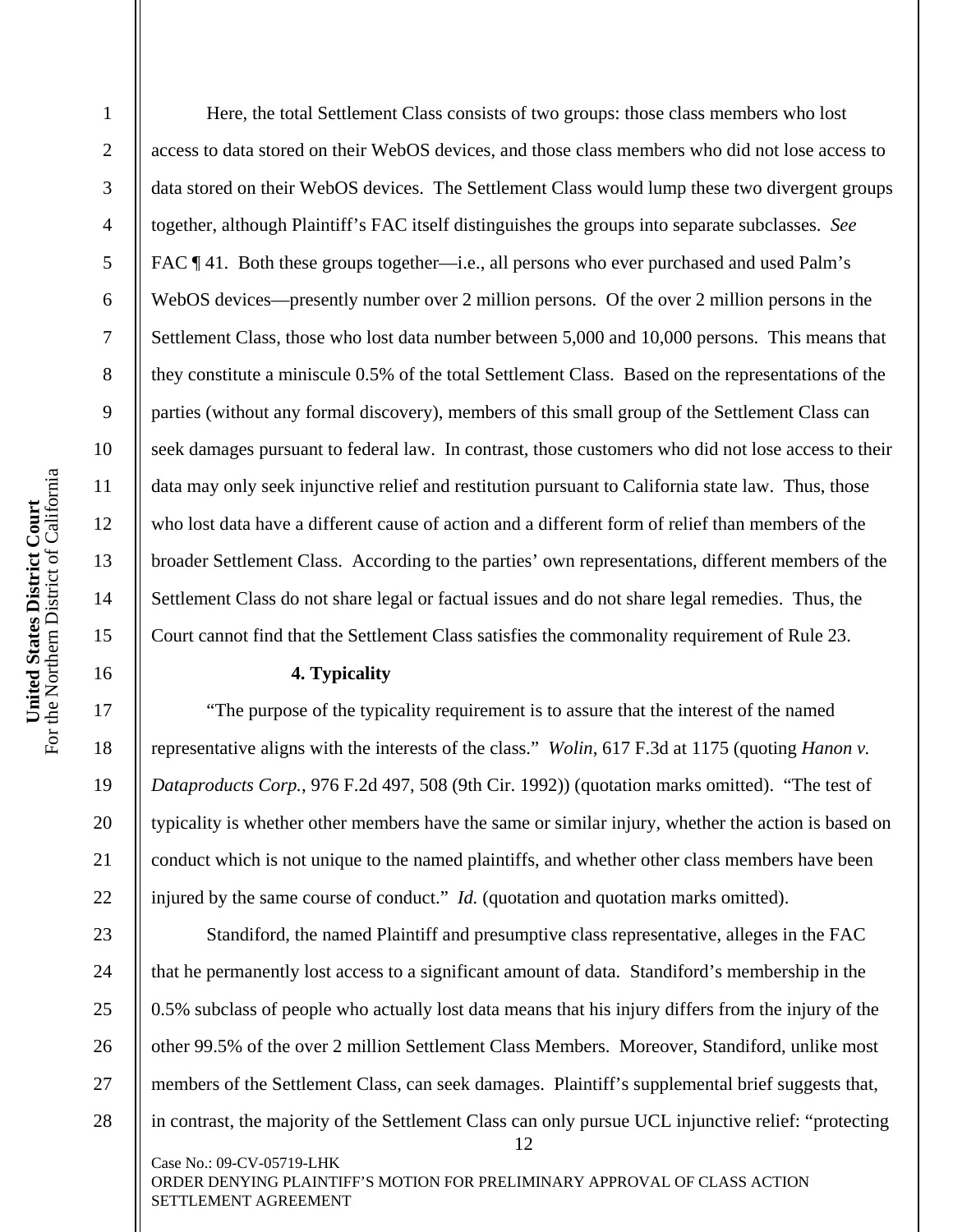2

3

4

5

6

7

8

9

10

11

12

13

14

15

16

17

18

19

20

21

22

23

the general public against unscrupulous business practices," *Steroid Hormone Prod. Cases*, 181 Cal. App. 4th 145, 154, 104 Cal. Rptr. 3d 329, 336 (2010) (quotation and quotation marks omitted). *See* Dkt. No. 62 ("Supp. Br."), at 1-2. As a result, Standiford's interests likely focus on recovering the maximum amount of damages possible and are not typical and aligned with the interests of the other 99.5% of the Settlement Class.

 Because Standiford is seeking a different type of relief than 99.5% of the Settlement Class and is doing so pursuant to a cause of action apparently not available to 99.5% of the Settlement Class, Standiford's claims are not typical of the Settlement Class. This also makes him inadequate to represent the interests of all members of the Settlement Class as explained below.<sup>13</sup>

### **5. Adequacy**

 "The Ninth Circuit has recognized two criteria for determining adequacy: (1) whether plaintiffs' counsel are qualified, experienced, and generally able to conduct the proposed litigation, and (2) whether the plaintiffs have interests antagonistic to those of the class." *Abels v. JBC Legal Group, P.C.*, 227 F.R.D. 541, 545 (N.D. Cal. 2005) (citing *Lerwill v. Inflight Motion Pictures, Inc.*, 582 F.2d 507, 512 (9th Cir. 1978)). "Confronted with a request for settlement-only class certification," district courts must give "undiluted, even heightened, attention" to those requirements of Rule 23 "designed to protect absentees by blocking unwarranted or overbroad class definitions." *Amchem Prods., Inc. v. Windsor*, 521 U.S. 591, 620 (1997). As the Ninth Circuit has noted, "[i]ncentives inhere in class-action settlement negotiations that can, unless checked through careful district court review of the resulting settlement, result in a decree in which the rights of class members . . . may not be given due regard by the negotiating parties." *Staton v. Boeing Co.*, 327 F.3d at 959. When parties seek to certify a settlement class that extinguishes the claims of absent class members, the court must be especially careful to ensure that absent class

Case No.: 09-CV-05719-LHK

<sup>13</sup>  24 25 26 27 28  $\overline{\phantom{a}}$  $13$  Michael Aschenbrener, Benjamin Richman, and Christopher Dore of Edelson McGuire, LLC currently serve as Plaintiff's counsel and seek to be appointed as Class Counsel. "[A] court that certifies a class must appoint class counsel. In appointing class counsel, the court must consider: (i) the work counsel has done in identifying or investigating potential claims in the action; (ii) counsel's experience in handling class actions, other complex litigation, and the types of claims asserted in the action; (iii) counsel's knowledge of the applicable law; and (iv) the resources that counsel will commit to representing the class." FED. R. CIV. P.  $23(g)(1)(A)(i)$ -(iv). Because the Court finds that Standiford is not adequate to represent the interests of the proposed Settlement Class, it need not appoint Class Counsel at this time.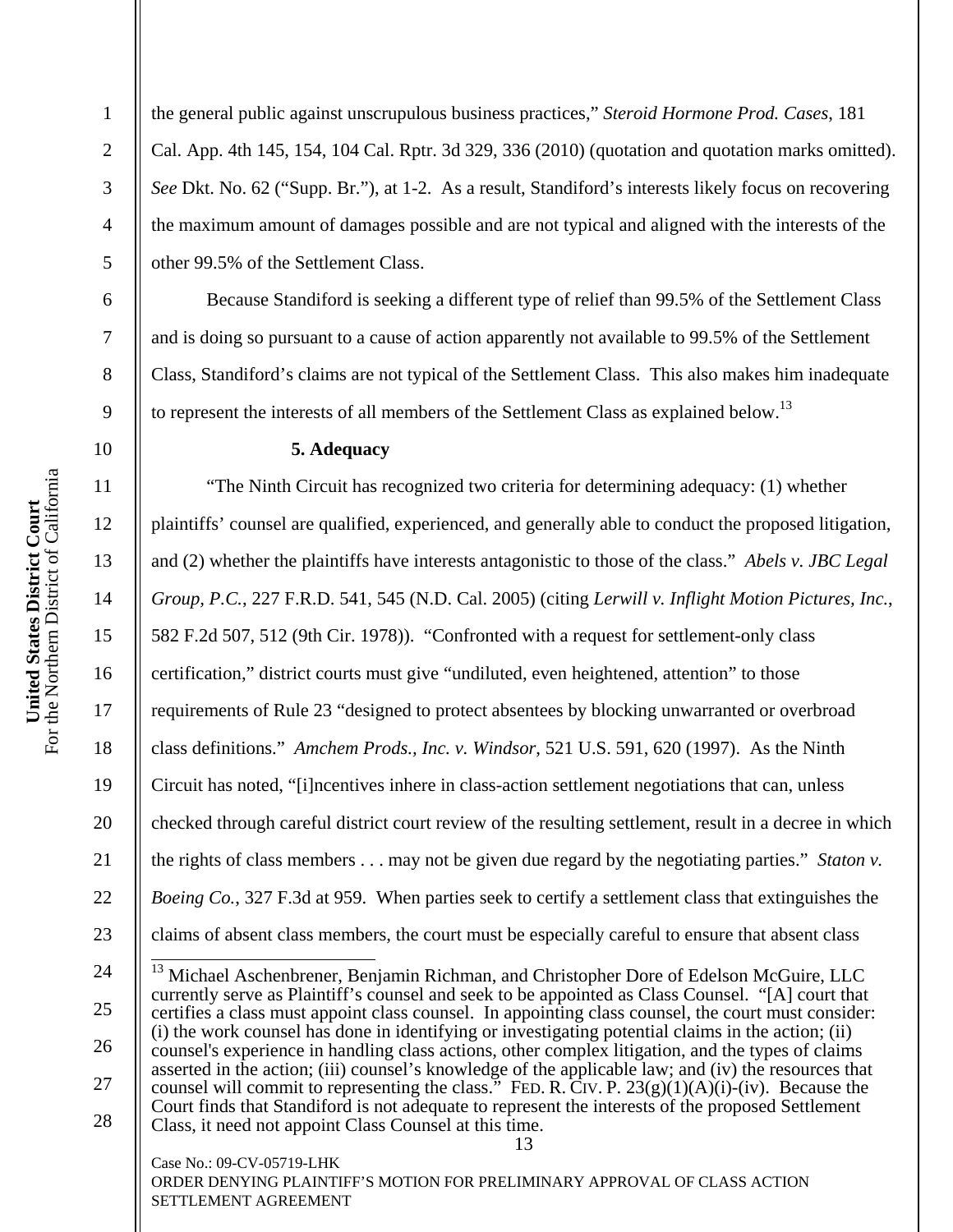2

3

4

5

6

7

8

9

10

11

12

13

14

15

16

17

18

19

26

27

28

members will be treated fairly. *See Kakani v. Oracle Corp.*, 2007 U.S. Dist. LEXIS 47515, \*4-6 (N.D. Cal. June 19, 2007).

 The Court is reluctant to delay a negotiated resolution of this action. However, with all due respect, the parties who negotiated this proposed settlement do not fully represent the interests of all Settlement Class Members, including the 99.5% of the Settlement Class Members who are absent, but would have to release "any claim arising directly or indirectly out of, or in any way relating to, the claims that were, or could have been, asserted in the Action." *See* Section 1.27 of Agreement. "While always giving deference to counsel's views of the advisability of a settlement, a district court may not simply rubber stamp stipulated settlements. We must be careful to make sure absent class members will be treated fairly." *See Kakani*, 2007 U.S. Dist. LEXIS 47515, \* 3- 4. With no formal discovery, the parties, and the Court, would simply be guessing about the nature and extent of the claims of absent Settlement Class Members whose claims would be extinguished by this settlement. Such a resolution on the limited record before the Court does not appear fair.

 In sum, the Settlement Class does not satisfy the requirements of Rule 23, and the Court cannot certify the Settlement Class as currently defined. The Court notes that the parties would have a much stronger case for certification if the proposed class consisted only of the more clearly identified individuals who actually lost access to data, permanently or temporarily, stored on their WebOS based mobile phones.

## **B. Proposed Settlement Agreement**

20 21 22 23 24 25 The Court is amenable to approving the Settlement Agreement as it applies to those individuals who actually lost access to data.<sup>14</sup> The compensation offered to those who lost their data appears reasonable considering the strength of their claims and the risks of continued litigation. However, the Settlement Class should be limited in time to prevent unnecessary litigation to define the Class. For example, the Settlement Class may include a "covered period" of a date certain and the date by which a preliminary approval Order is entered by the Court.

14  $14$ The Court will independently evaluate any request for attorneys' fees if and when such a request is made, and will require Plaintiff's counsel to submit a declaration and billing records in order to calculate a lodestar as a cross-check of the reasonableness of the attorney's fees request. *See Vizcaino v. Microsoft Corp.*, 290 F.3d 1043, 1047 (9th Cir. 2002) (calculation of lodestar is useful in determining reasonableness of attorney's fee award).

Case No.: 09-CV-05719-LHK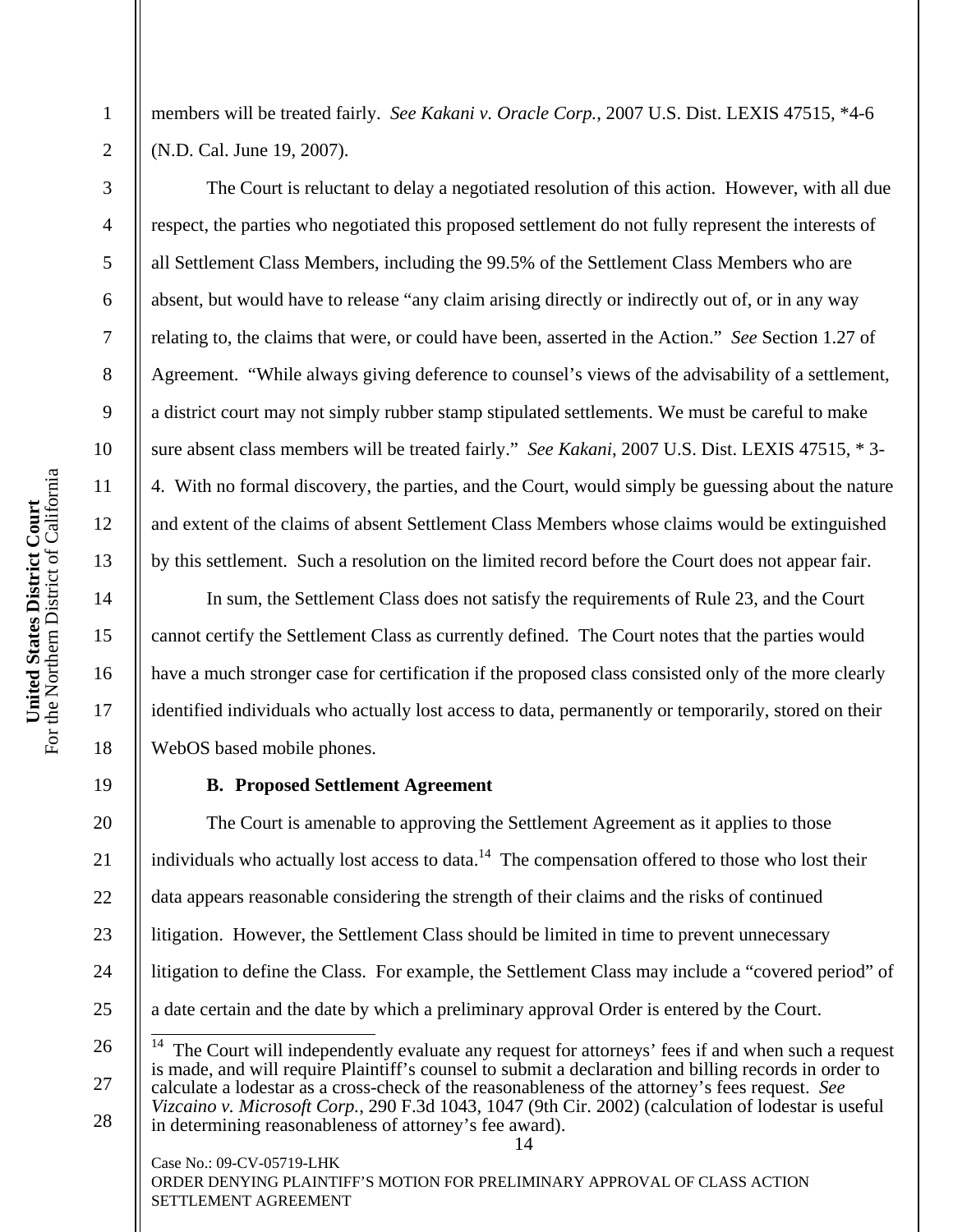For reasons similar to those explained above, the Court does not find that the terms of the Settlement Agreement are fair and adequate as applied to those members of the Settlement Class who did not lose data. In exchange for releasing any and all of their potential claims, the 99.5% of the Settlement Class who did not lose data can only ever receive two forms of relief. First, they can receive access to a dedicated email address to receive assistance with WebOS technical issues relating to the lawsuit. Second, they can receive a sworn written statement from Palm that the issues giving rise to this lawsuit have been resolved. Neither form of relief is sufficient to justify release of "any and all" potential claims of absent Settlement Class Members that did not lose data. *See Staton*, 327 F.3d at 959-60 (a district court's review of class action settlements includes "substantive consideration of whether the terms of the decree are "fair, reasonable and adequate to all concerned.'").

 Plaintiff argues that the relief offered to those Settlement Class Members who did not lose data is justified because those class members are not eligible for damages. However, no formal discovery has taken place. This makes it difficult for the Court to evaluate what claims the full Settlement Class may have. In exchange for a broad release of any potential claims that they may have against Defendants, these Settlement Class Members would only get an e-mail address and a self-serving statement by Defendants that they think the problem giving rise to this litigation has been resolved. As for the dedicated email address, the parties have not shown that this service will provide any benefit that is not currently available to all owners of Palm's WebOS devices. In contrast to this limited relief, Defendants receive a disproportionately broad release of any and all of the Settlement Class Members' claims, known or unknown, "that were, or could have been, asserted in this case based upon the facts alleged in this case, based upon any violation of any state or federal statutory or common law or regulation." Settlement Class Members would also release, under the Settlement Agreement, "any claim arising directly or indirectly out of, or in any way relating to, the claims that were, or could have been, asserted in [this case]." Moreover, these release provisions would unfairly extinguish claims of those Settlement Class Members who do not even receive notice of the settlement. *See Kakani*, 2007 U.S. Dist. LEXIS 47515, \*13-17 (denying

15

1

2

3

4

5

6

7

8

9

10

11

12

13

14

15

16

17

18

19

20

21

22

23

24

25

26